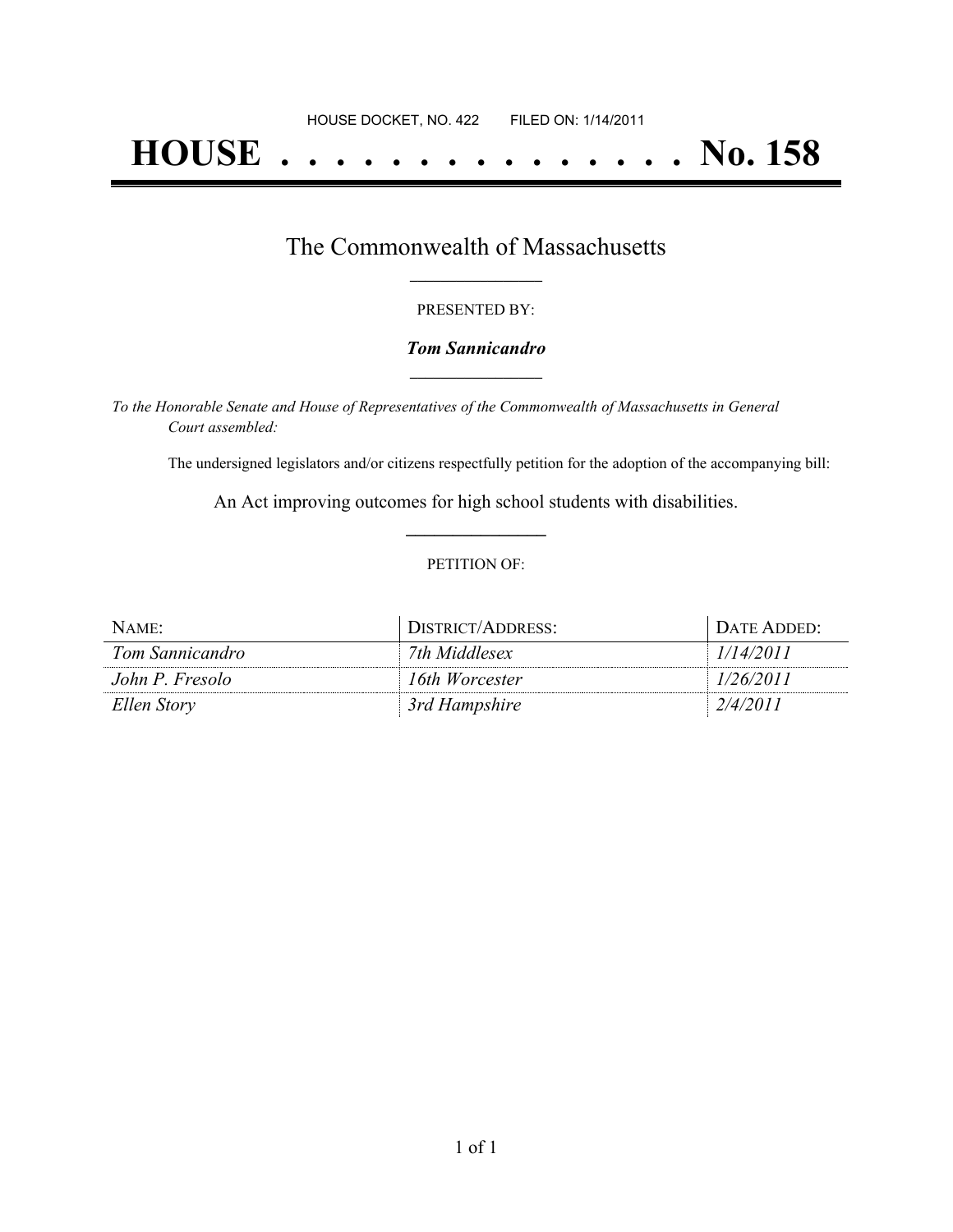## **HOUSE . . . . . . . . . . . . . . . No. 158**

By Mr. Sannicandro of Ashland, a petition (accompanied by bill, House, No. 158) of Tom Sannicandro, John P. Fresolo and Ellen Story relative to transitional certification for graduating high school students with disabilities. Education.

### The Commonwealth of Massachusetts

**\_\_\_\_\_\_\_\_\_\_\_\_\_\_\_ In the Year Two Thousand Eleven \_\_\_\_\_\_\_\_\_\_\_\_\_\_\_**

An Act improving outcomes for high school students with disabilities.

Be it enacted by the Senate and House of Representatives in General Court assembled, and by the authority *of the same, as follows:*

| $\mathbf{1}$   | SECTION 1. Chapter 71, section 38G, of the General Laws, as appearing in the 2008                |
|----------------|--------------------------------------------------------------------------------------------------|
| 2              | Official Edition, is hereby amended by inserting after the definition of "temporary certificate" |
| 3              | the following definition:-                                                                       |
| $\overline{4}$ | "Transition Services", as defined in 20 USC 1401 (34), 34 CFR 300.43                             |
| 5              |                                                                                                  |
| 6              | SECTION 2. Chapter 71B of the General Laws, as so appearing in the 2008 Official                 |
| 7              | Edition, is hereby amended by inserting section 3B at the end of section 3A.                     |
| 8              | A school committee shall employ transition coordinators with a specialist teacher license        |
| 9              | in Transition Services. A school committee shall employ the number of such transition            |
| 10             | coordinators necessary to adequately plan, coordinate, and provide transition services for the   |
| 11             | number of children with disabilities ages, 14-22 enrolled in its school district. The department |
| 12             | shall promulgate regulations to implement the provisions of this section, and shall make best    |
|                |                                                                                                  |